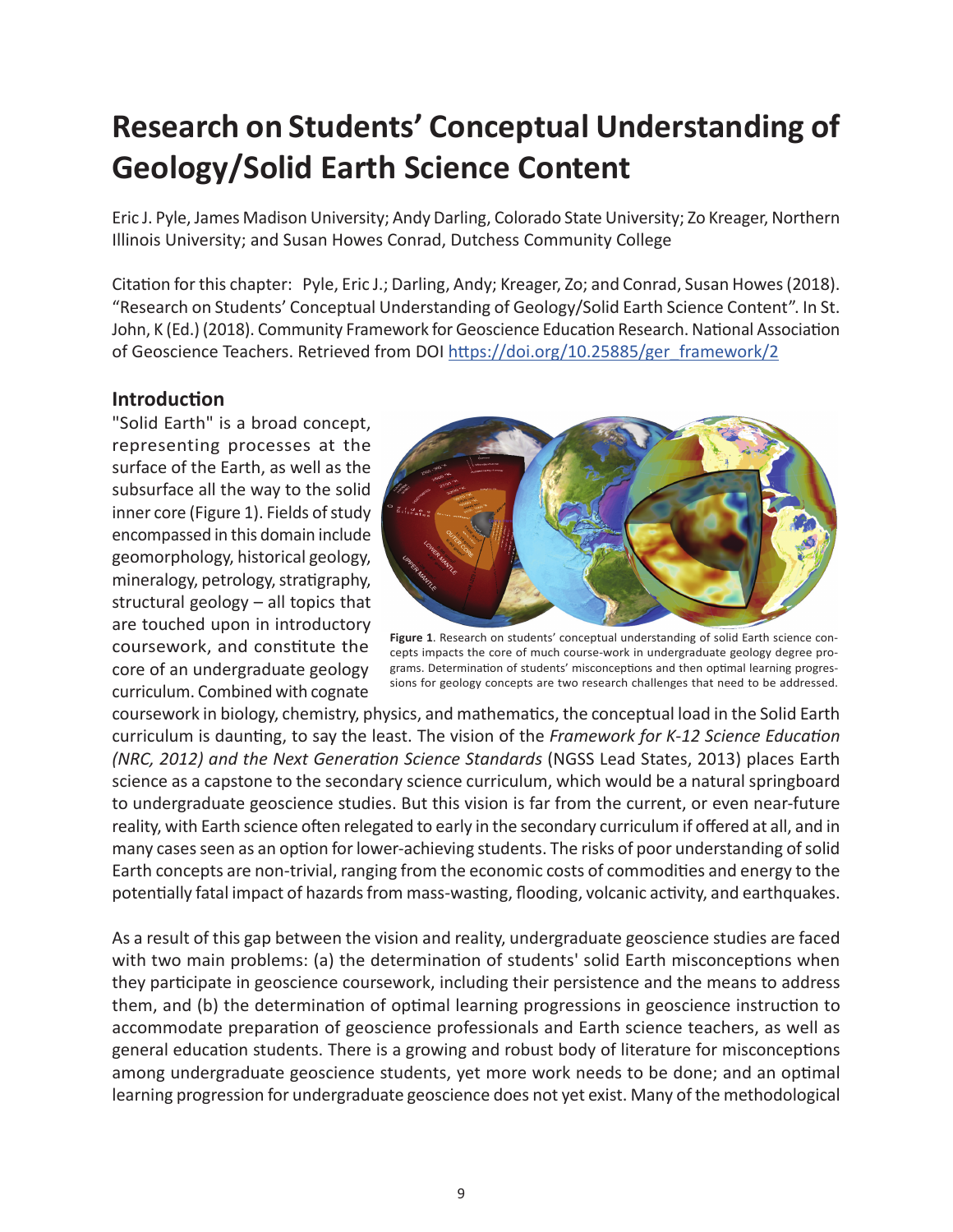approaches to addressing these two problems can be sought and adopted from pre-college education research, thus a dialogue between geoscience content faculty and their education peers, including pre-college teachers, is a necessary component.

### **Grand Challenges**

#### **Grand Challenge 1: What are ways to further develop current, and to discover new, ways of understanding critical concepts for developing Earth Systems thinking on processes from the surface to the core, and links to other Earth system components?**

Historically, Earth science education at the secondary level has not instilled a deep understanding of Earth science concepts nor strong connections to other science content areas; this affects students' conceptual understanding in undergraduate geology coursework. If students have misconceptions about fundamental components of the solid Earth, then the complexity of solid Earth systems and their connections to other Earth systems will continually be beyond their grasp, and these misconceptions will become an impediment to further learning.

#### **Grand Challenge 2: What is the optimal learning progression (i.e., conceptual scope and sequence) in an undergraduate geology degree program to best support growth in conceptual understanding and career preparation?**

The undergraduate curriculum in the geosciences follows a general pattern that is governed largely by faculty expertise and workforce expectations, but is not necessarily well-informed by students' prior knowledge and naïve ideas. There is little empirical information that supports the notion that a traditional approach to the undergraduate geoscience curricular design meets the needs of majors or non-majors. Learning progressions are an approach to understanding the construction of learning environments, which can provide a structure for what should be learned about a topic and the sequence of topic components of increasing complexity. Geoscience education research can, and should, inform the development of optimal learning progressions.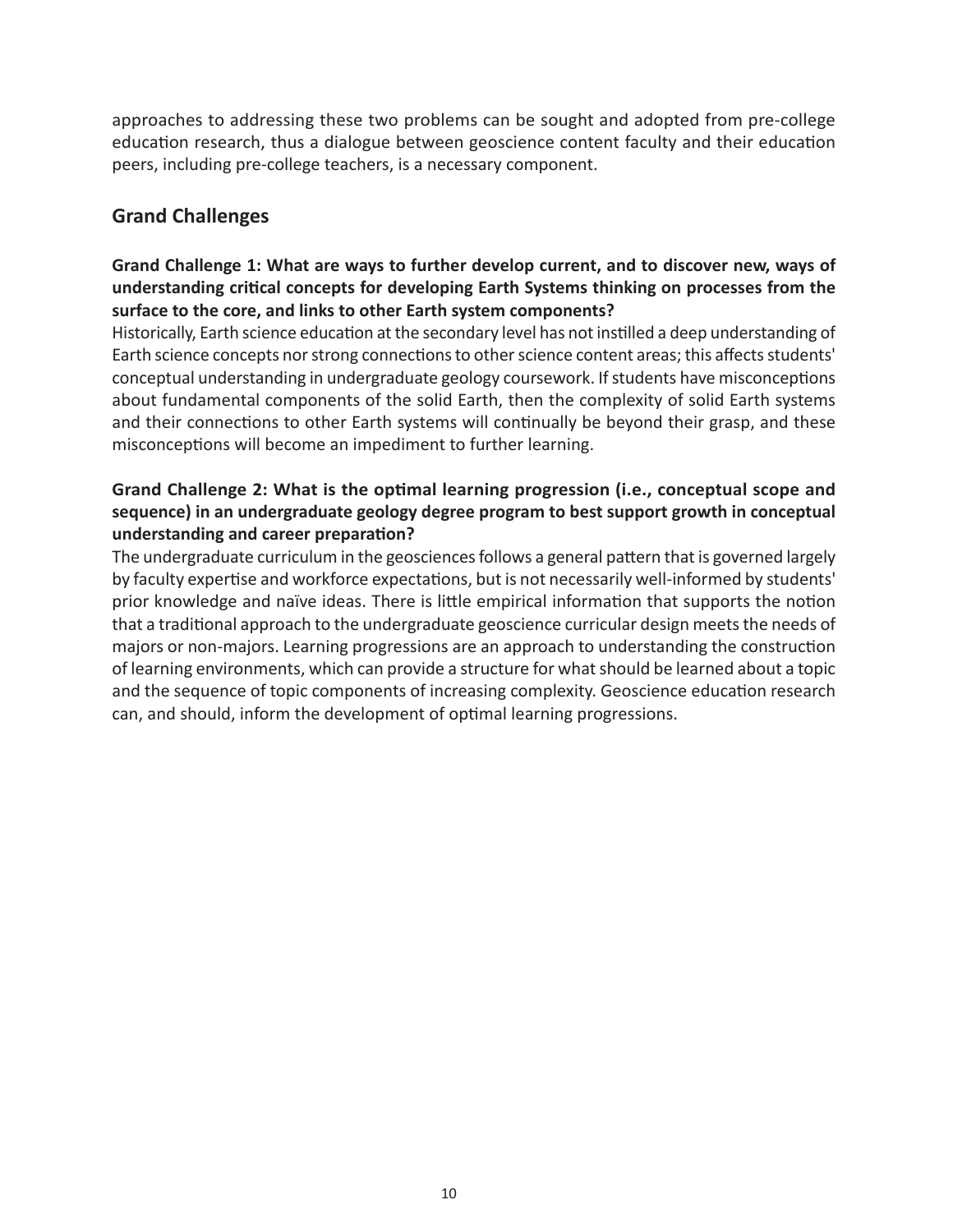# **Grand Challenge 1:**

**What are ways to further develop current and to discover new ways of understanding critical concepts for developing Earth Systems thinking on processes from the surface to the core, and links to other Earth system components?**

### **Rationale**

Historically, Earth science education at the secondary level has not instilled a deep understanding of Earth science concepts nor strong connections to other science content areas. And while the more recent *[Framework for K-12 Science Education](https://www.nap.edu/catalog/13165/a-framework-for-k-12-science-education-practices-crosscutting-concepts)* (NRC, 2012) and the subsequent publication of the *[Next Generation Science Standards](https://www.nextgenscience.org/)* (NGSS Lead States) in 2013 situate the geosciences curriculum as a natural capstone for secondary students' science education and a natural transition to the undergraduate experience, this vision has not yet been achieved. As a result, undergraduate students enter college with largely distant memories of "Earth science" having some "geology" concepts, but are likely to conflate the two in their decision-making. Without a complete picture of what is known (and unknown) about these students' conceptions and misconceptions in solid Earth concepts, the divide between expert faculty and the majority of undergraduate students is unlikely to be bridged by curricular innovations. The *[Earth Science Literacy Principles](https://scied.ucar.edu/sites/default/files/images/long-content-page/earth_science_literacy_brochure.pdf)* (ESLP) (2009, p.1) states that an Earth science literate person "understands the fundamental components of Earth's many systems". If students have misconceptions about fundamental components of the solid Earth (ESLP Big Ideas 3 & 4), then the complexity of solid Earth systems and their connections to other Earth systems will continually be beyond their grasp and thus they will remain illiterate about the Earth. In fact, these misconceptions will become an impediment to further learning.

Addressing student misconceptions requires a consideration of conceptual understanding as seen by both instructors and students (as is the case with learning progressions), and require specific strategies to correct (Cohen, 1995). According to Korom (2002, p.139), "...misconceptions are such flaws in the definitions, concepts, and models in the cognitive structure of children and adults alike that are incompatible with the current scientific concepts, and are so deeply embedded in the cognitive structure that they can hardly be changed". Donovan & Bransford (2004) stress that the way in which people best learn science starts with a foundation of students' pre-instructional concepts, both accurate conceptions as well as misconceptions. Once understood, the design of inquiry-based learning experiences can be facilitated, targeting misconceptions. This cycle is complete when students have had the support of instructors in developing metacognitive connections across ideas. Applied to an undergraduate setting, the cycle extends the 3-dimensional learning structure of *A Framework for K-12 Science Education* (2012) to the college science education experience.

In the geosciences, the role of the introductory course as a cross-roads is not widely appreciated. This course marks the transition from pre-college to undergraduate geoscience for majors, while also effectively being the end-point of students' geoscience education experience in general education. The introductory course is further complicated by a consideration of the needs of preservice teachers across the K-12 curriculum (Mosher et al., 2014).

Geoscience is also an interdisciplinary domain, and undergraduate curricula typically require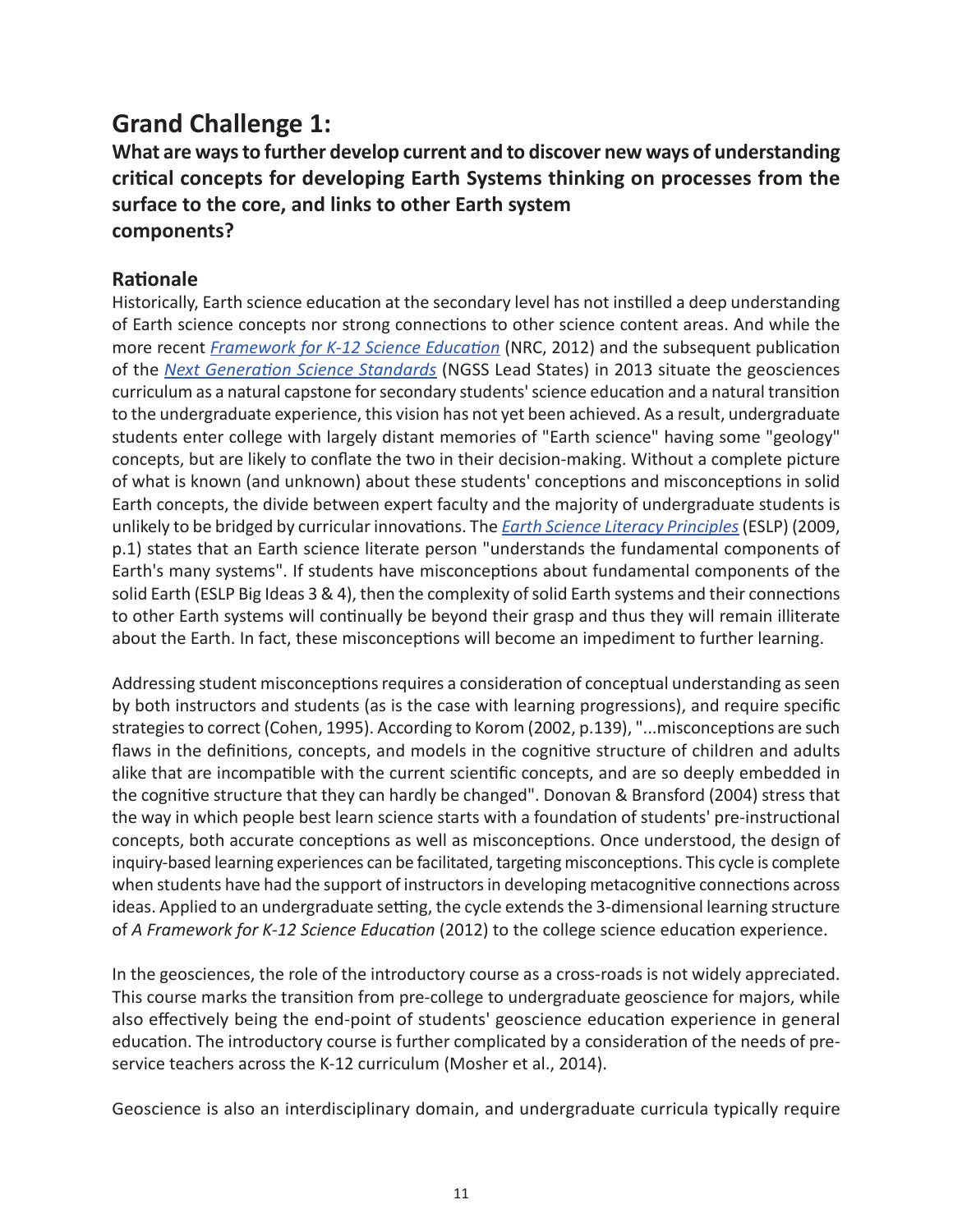more cognate science and mathematics courses than other science domains. What has not been considered extensively is the role that cognate science courses, and their curricular timing, play in undergradate students' conceptual development. Conceptual entrenchment (Vosniadou & Brewer, 1992) and persistent misconceptions (Chi, Sotta, and de Leeuw, 1994) in science have been shown to limit subsequent student learning in an area (Tammer & Allen, 2005). Anderson & Libarkin (2016) have suggested that entrenchment of physics and chemistry misconceptions, largely refractory to instruction, can be contrasted with Earth science concepts, which are more mobile but no more correct, as students lack conceptual anchoring by prior educational experience.

Identifying gaps in the research literature on undergraduate students' solid Earth misconceptions is important for understanding their prior educational and personal experiences (Figure 2). From

1984 to 2009, Duit (2009) maintained an active, subject/topic referenced bibliography of students' and teachers' concepts in science education. Initially biased towards physics concepts, the database grew to nearly 600 pages, with several thousand entries, including an increasingly large body of Earth science related concept-based manuscripts. A total of [76 references applicable](https://d32ogoqmya1dw8.cloudfront.net/files/nagt/geoedresearch/GER_framework/theme1/earth_science_misconceptions_refere.docx) [to solid Earth and surface processes](https://d32ogoqmya1dw8.cloudfront.net/files/nagt/geoedresearch/GER_framework/theme1/earth_science_misconceptions_refere.docx) (Microsoft Word 2007 (.docx) 23kB May31 18) are available in this database. Although somewhat dated and weighted towards K-12 students, the relative lack of solid Earth/surface processes misconceptions research at the pre-college level suggests that gaps in our understanding are likely to exist, and



**Figure 2**. To address student misconceptions about solid Earth processes researchers first need to identify what those misconceptions are and explore why they are held. Here is an example showing the misconception of the scale of Kilauea lava eruption on the Big Island of Hawaii in 2018. From the USGS.

are likely more prevalent at the undergraduate level. Therefore, understanding the relationship between K-12 and undergraduate students' misconceptions of the solid Earth is likely to inform the course of misconceptions research among undergraduate students.

#### **Recommended Research Strategies**

- 1. Perform a Gap Analysis of existing solid Earth concepts literature compared with contemporary solid Earth system science to identify misconceptions, describe conceptual progressions, and develop frameworks to evaluate instructional practices. Dove (1998) and later Francek (2013) have been largely successful in summarizing the literature from the standpoint of the research that has been done, inductively identifying persistent misconceptions held by students. But this approach has had limited success in identifying particular gaps in the literature, especially in light of changing educational goals for science education.
- 2. Identify the best research practices (quantitative, qualitative, and mixed methods) for identifying misconceptions. Scherer, Holder, & Herbert (2017), as well as Holder, Scherer, & Herbert (2017) provide a basic framework through which a gap analysis of complex near-surface Earth systems literature might inform practice. It is not a stretch to extend such an approach to finding the "holes" in the literature from the near-surface to the deep subsurface, encompassing the entirety of the solid Earth.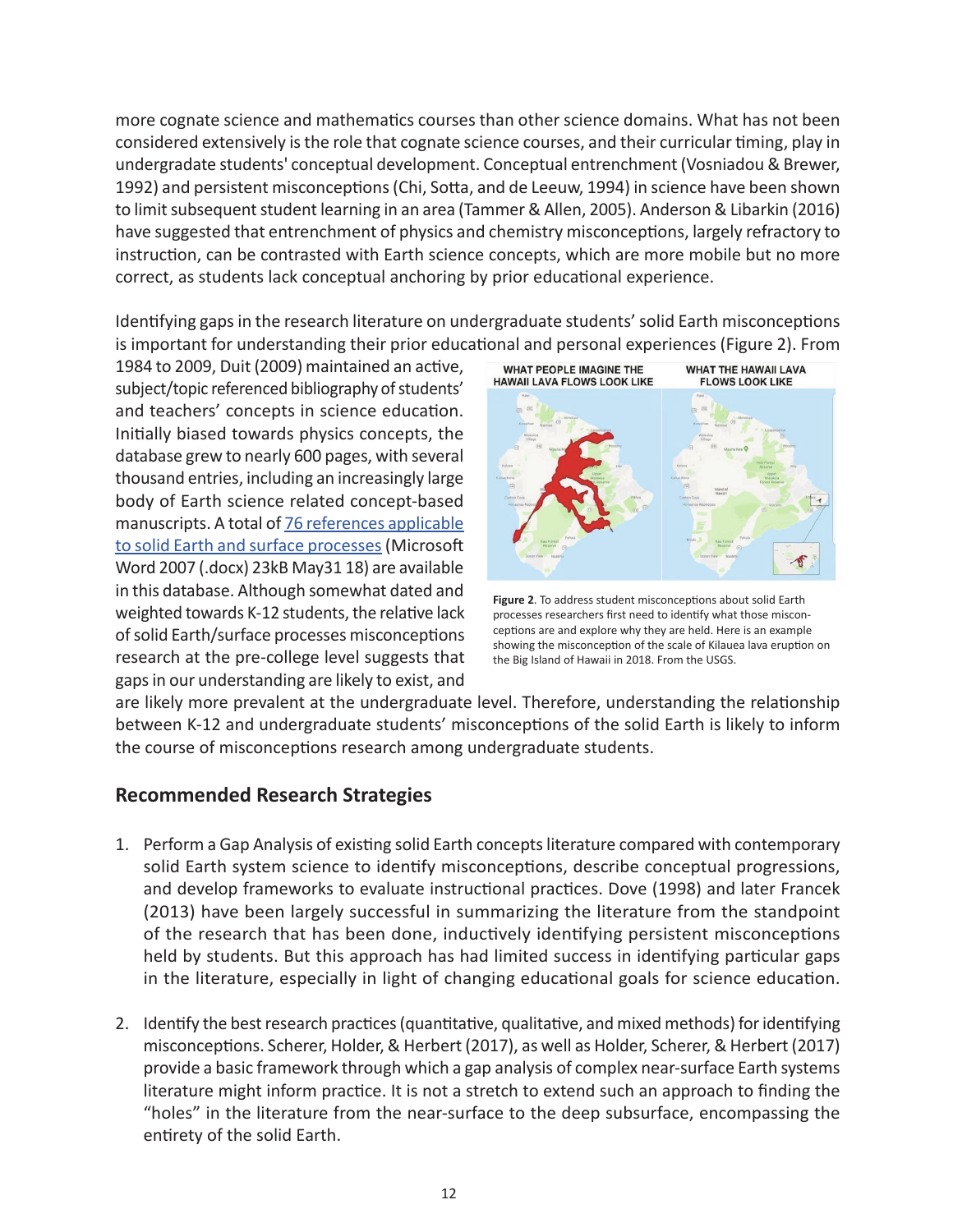## **Grand Challenge 2:**

**What is the optimal learning progression (i.e., conceptual scope and sequence) in an undergraduate geology degree program to best support growth in conceptual understanding and career preparation?**

#### **Rationale**

The undergraduate science education experience is unique in that it must attend to three different populations of students: (a) students seeking a degree in the geosciences, (b) non-major students satisfying general education requirements, and (c) pre-service teachers of science, including both elementary as well as secondary. Lacking an accrediting body, such as the role that the American Chemical Society (ACS) provides for chemistry, the undergraduate curriculum in the geosciences follows a general pattern that is governed largely by faculty expertise both within individual programs and in conversations at the national level, (e.g., Mosher et al, 2014). Perspectives from potential employers (e.g., meeting outcomes) and/or the requirements for professional registration/licensure (e.g., Professional Geologist) also play a role. However, curriculum design is not necessarily wellinformed by students' prior knowledge and naïve ideas. By the same token, there is little empirical information that supports the notion that a traditional approach to geoscience curricular design meets the needs of all, or any of the populations listed above. Detailed curriculum maps, outlining expected knowledge, skills, and dispositions (KSDs) can inform the development of learning progressions, but the maps are, in themselves are a retrospective look at what has happened in students' experiences, not what a span of development towards future goals should look like.

Learning progressions are an approach to understanding the construction of learning environments, such that they are "descriptions of increasingly sophisticated ways of thinking about or understanding a topic" (NRC, 2007). They can provide a map of what should be learned about a topic and the sequence of topic components of increasing complexity. As opposed to a conventional "top-down" approach to curricular design (i.e., "Tyler Rationale"), learning progressions emphasize both "big ideas" that would be top down from a scientist's perspective as well as a "bottom-up" approach, based on students' initial naïve ideas about the topic and following them towards more complicated and detailed understandings of the topic at hand (Gotwals & Alonzo, 2012).

Much of the research with learning progressions is limited to the K-12 realm, but to the extent that they have influence on students' prior knowledge upon entering undergraduate coursework, they are worth examining. Many of the learning progressions that have been empirically developed or documented have been done within the physical and life sciences, with relatively little work done with Earth science learning progressions. The Next Generation Science Standards (National Research Council, 2012) offer prototype learning progressions for disciplinary content in K-12



**Figure 3**. Example of a possible learning progression for Earth system concepts. By Lynn Fichter and Eric Pyle, James Madison University.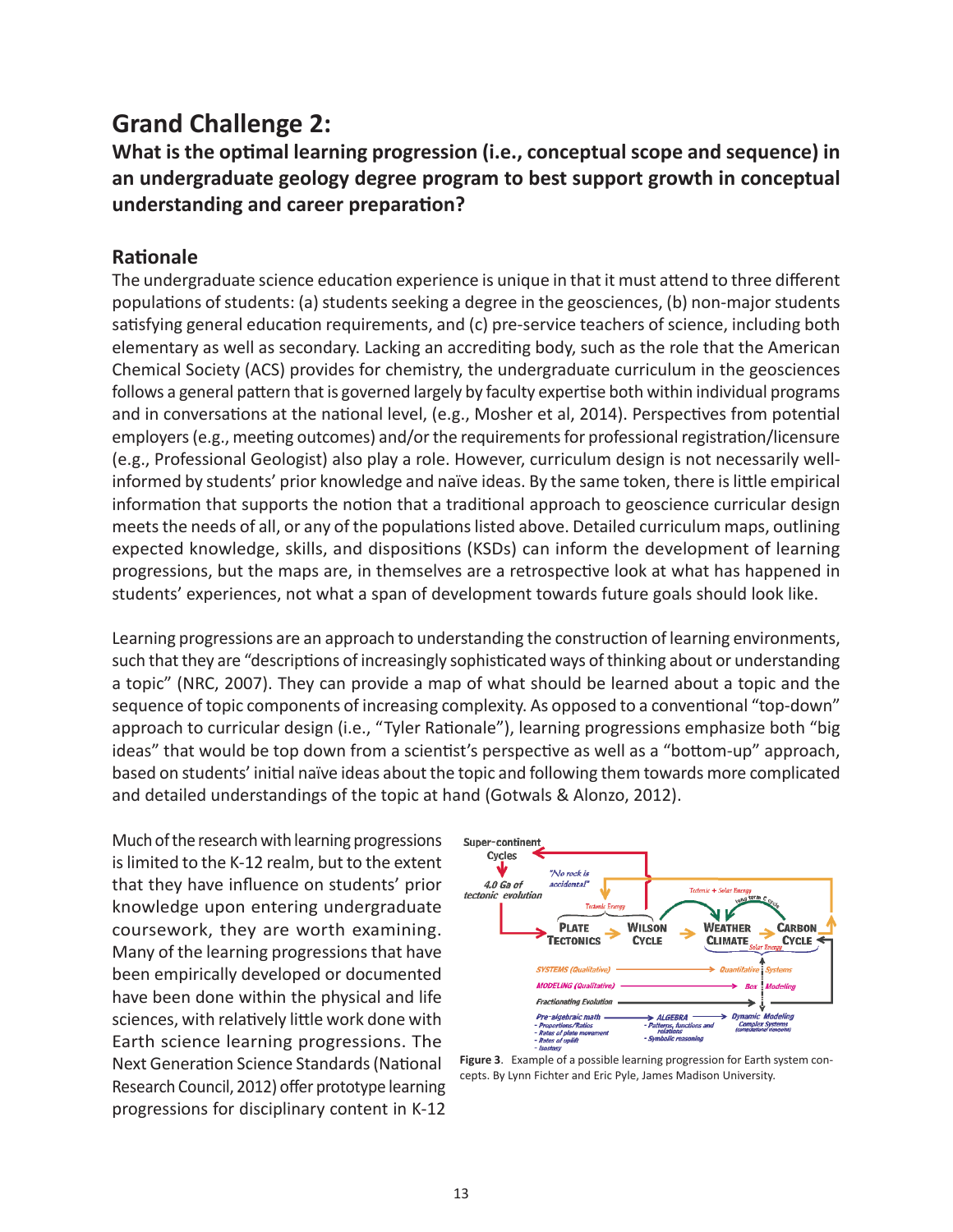Earth science, as well as for cross-cutting concepts and science & engineering practices. As NGSS becomes more widely employed, it will have an impact on students entering undergraduate programs. Thus, an understanding of pre-college Earth science learning progressions, and how they were developed, provides information for future curricular development in undergraduate programs, developing learning progressions to suit the needs of the student populations an undergraduate program needs to serve. What is currently unavailable are optimized learning progressions for core solid Earth ideas in undergraduate geoscience programs.

But learning progressions also need to go far beyond student understanding of specific components in isolation, and the Earth systems connections between these concepts are just as important as the concepts themselves (Figure 3). Learning solid Earth concepts in depth also requires connections to cognate sciences, such as biology, chemistry, physics, and mathematics, more so perhaps than in disciplines outside of the geosciences. Through these relationships within and across disciplines, the disparate solid Earth concepts can be tied together in an evolutionary sense (Fichter, Pyle & Whitmeyer, 2010), but also tied to other Earth system components. Assaraf & Orion (2005) defined the requirements for Earth systems thinking, which suggest an upper boundary to students developing Earth systems thinking and providing a template against which many curricula fall short. Thus, another challenge is determining the relative roles that introductory geoscience and cognate science courses play within solid Earth learning progressions.

### **Recommended Research Strategies**

- 1. Identify the best research practices (quantitative, qualitative, and mixed methods) for conceptual progressions. The methods and conventions for documenting and developing learning progressions employed by pre-college science education researchers should be examined and adapted for different undergraduate geoscience student audiences;
- 2. Engage with education research faculty to develop learning progressions for critical concepts in a manner similar to those used in NGSS. Many learning progressions can be defined by the collaboration of experts in solid Earth concepts, the psychology of learning, and the nature of assessment;
- 3. Outline methods of determining the efficacy of curricular innovations grounded in learning progressions for solid Earth concepts. The NRC (2001) suggests including a cognitive component of knowledge and misconceptions, an observational component of student understanding, and an interpretation component of student behaviors and assessment results.

### **References**

Anderson, S. W., & Libarkin, J. C. (2016). Conceptual mobility and entrenchment in introductory geoscience courses: New questions regarding physics' and chemistry's role in learning Earth science concepts. *Journal of Geoscience Education*, 64, 74–86.

Assaraf, O. B.-Z., & Orion, N. (2005). Development of system thinking skills in the context of Earth system education. *Journal of Research in Science Teaching*, 42(5), 518-560.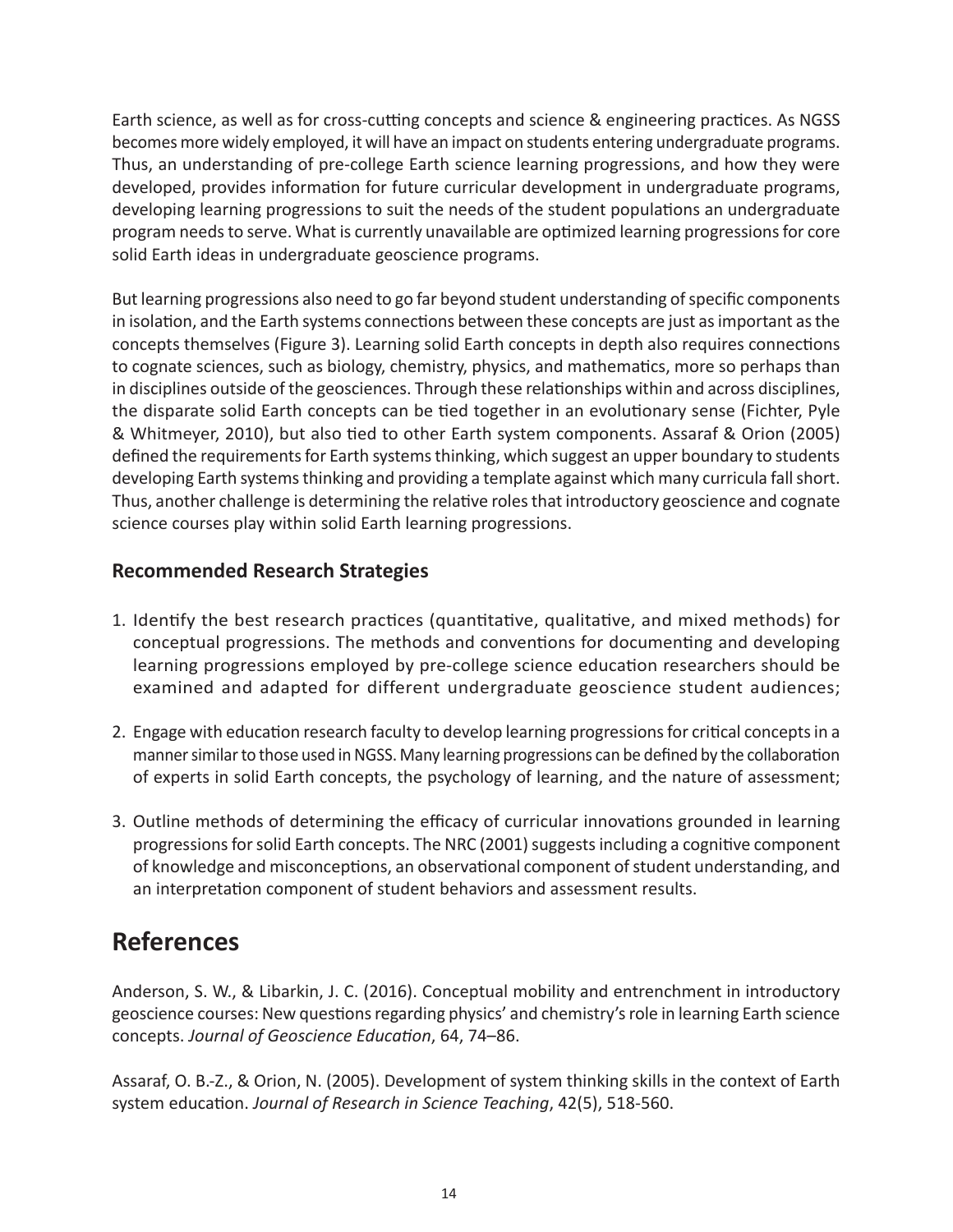Chi, M. T. H., Sotta, J. D., & de Leeuw, N. (1994). From things to processes: A theory of conceptual change for learning science concepts. *Learning and Instruction*, 4:27–43.

Cohen, D. (Ed.). (1995). *Crossroads in mathematics: Standards for introductory college mathematics before calculus*. Memphis, TN: American Mathematical Association of Two-Year Colleges.

Donovan, M. S., & Bransford, J. D. (2004). *How students learn: Science in the classroom*. Washington, DC: National Academies.

Dove, J. E. (1998). Students' alternative conceptions in Earth science: a review of research and implications for teaching and learning. *Research Papers in Education*, 13(2), 183-201.

Duit, R. (2009). *Students' and Teachers' Conceptions and Science Education*. Retrieved from [http://](http://archiv.ipn.uni-kiel.de/stcse/) [archiv.ipn.uni-kiel.de/stcse/](http://archiv.ipn.uni-kiel.de/stcse/).

Fichter, L. S., Pyle, E. J., & Whitmeyer, S. J. (2010). Expanding evolutionary theory beyond darwinism with elaborating, self-organizing, and fractionating complex evolutionary systems. *Journal of Geoscience Education*, 58(2), 58-64.

Francek, M. (2013). [A Compilation and Review of over 500 Geoscience Misconceptions](http://www.tandfonline.com/doi/abs/10.1080/09500693.2012.736644). *International Journal of Science Education*, 35, 31-64.

Gotwals, A. W. & Alonzo, A. C. (2012). Introduction: Leaping into learning progressions in science. In A. C. Alonzo and A. W. Gotwals (Eds.) *Learning Progressions in Science: Current Challenges and Future Directions* (pp. 3-12).Rotterdam: Sense Publishers.

Holder, L. N., Scherer, H. H. & Herbert, B. E. (2017). Student Learning of Complex Earth Systems: A Model to Guide Development of Student Expertise in Problem-Solving. *Journal of Geoscience Education*, 65, 490-505.

Korom, E. (2002). Az iskolai tudás és a hétköznapi tapasztalat ellentmondásai (The contradictions of school knowledge and everyday experience). In B. Csapó (ed.), *Az iskolai tudás* (pp. 149-176). Budapest: Osiris Kiadó.

National Research Council. (2001). *Knowing what students know: The science and design of educational assessment. Committee on the Foundations of Assessment.* J. Pellegrino, N. Chudowsky, and R. Glaser. (Eds.). Board on Testing and Assessment, Center for Education. Division on Behavioral and Social Sciences Education. Washington, DC: National Academy Press.

National Research Council. (2007). *Taking science to school: Learning and teaching science in grade K-8*. In R. A. Duschl, H. A. Schweingruber, and A. W. Shouse (Eds.), Committee on science learning, kindergarten through eighth grade. Washington, DC: The National Academy Press.

National Research Council (2012). *A Framework for K-12 Science Education: Practices, Crosscutting Concepts, and Core Ideas*. Washington, DC: The National Academies Press.